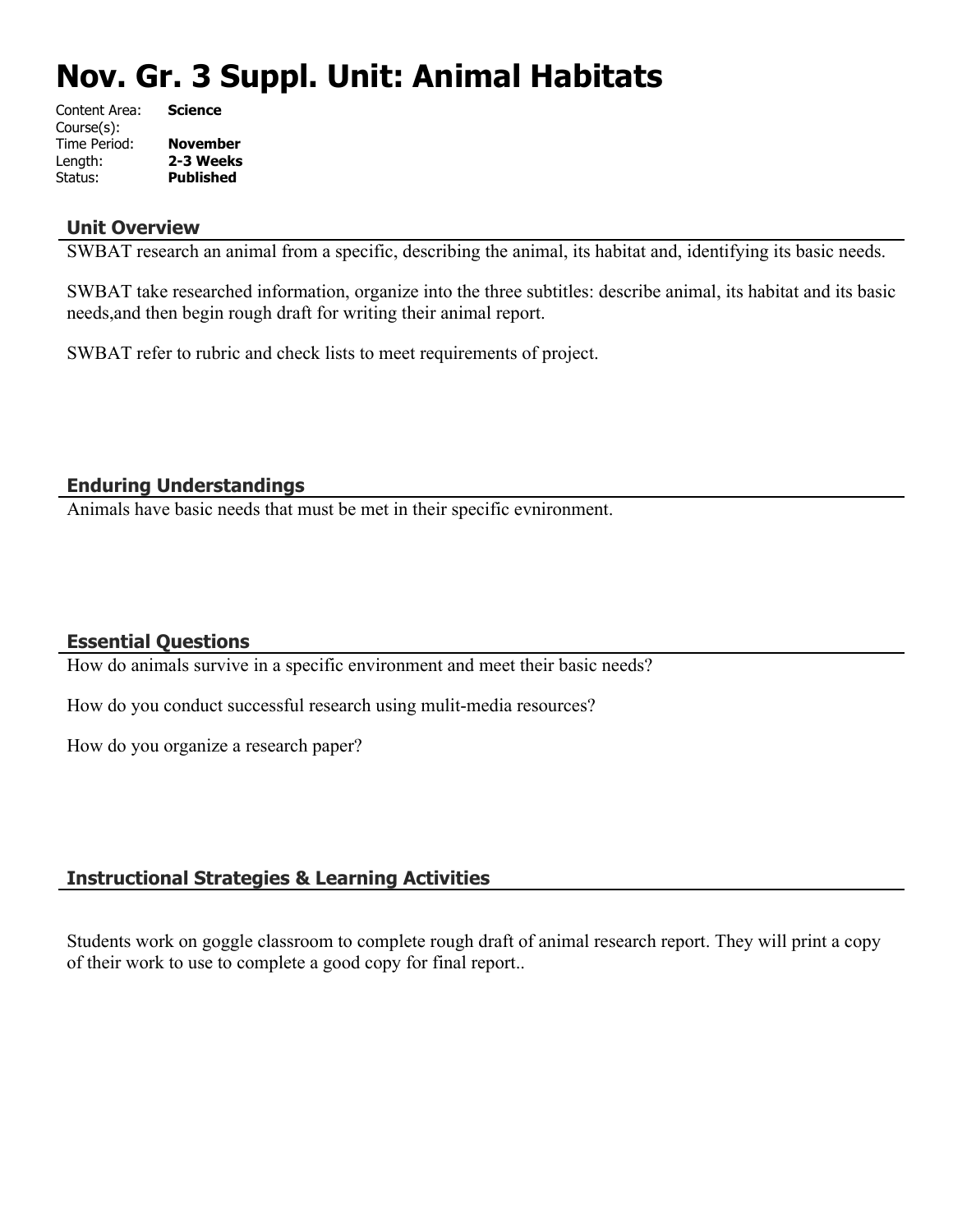# **Integration of Career Exploration, Life Literacies and Key Skills**

| TECH.9.4.5.DC.4      | Model safe, legal, and ethical behavior when using online or offline technology (e.g.,<br>$8.1.5.NI.2$ ).                                                                                                                                 |
|----------------------|-------------------------------------------------------------------------------------------------------------------------------------------------------------------------------------------------------------------------------------------|
| CRP.K-12.CRP2        | Apply appropriate academic and technical skills.                                                                                                                                                                                          |
| CRP.K-12.CRP5        | Consider the environmental, social and economic impacts of decisions.                                                                                                                                                                     |
| CRP.K-12.CRP4        | Communicate clearly and effectively and with reason.                                                                                                                                                                                      |
| TECH.9.4.5.CT.1      | Identify and gather relevant data that will aid in the problem-solving process (e.g.,<br>2.1.5.EH.4, 4-ESS3-1, 6.3.5.CivicsPD.2).                                                                                                         |
| CRP.K-12.CRP11       | Use technology to enhance productivity.                                                                                                                                                                                                   |
| TECH.9.4.5.Cl.2      | Investigate a persistent local or global issue, such as climate change, and collaborate with<br>individuals with diverse perspectives to improve upon current actions designed to address<br>the issue (e.g., 6.3.5. Civics PD.3, W.5.7). |
| <b>CRP.K-12.CRP9</b> | Model integrity, ethical leadership and effective management.                                                                                                                                                                             |
| <b>CRP.K-12.CRP8</b> | Utilize critical thinking to make sense of problems and persevere in solving them.                                                                                                                                                        |
| WRK.9.2.5.CAP.1      | Evaluate personal likes and dislikes and identify careers that might be suited to personal<br>likes.                                                                                                                                      |
| CRP.K-12.CRP7        | Employ valid and reliable research strategies.                                                                                                                                                                                            |
| TECH.9.4.5.IML.6     | Use appropriate sources of information from diverse sources, contexts, disciplines, and<br>cultures to answer questions (e.g., RI.5.7, 6.1.5. HistoryCC.7, 7.1.NM. IPRET.5).                                                              |
| WRK.9.2.5.CAP.2      | Identify how you might like to earn an income.                                                                                                                                                                                            |
| TECH.9.4.5.CT.2      | Identify a problem and list the types of individuals and resources (e.g., school, community<br>agencies, governmental, online) that can aid in solving the problem (e.g., 2.1.5.CHSS.1, 4-<br>ESS3-1).                                    |
| CRP.K-12.CRP1        | Act as a responsible and contributing citizen and employee.                                                                                                                                                                               |
| CRP.K-12.CRP12       | Work productively in teams while using cultural global competence.                                                                                                                                                                        |
|                      | An individual's passions, aptitude and skills can affect his/her employment and earning<br>potential.                                                                                                                                     |

#### **Technology and Design Integration**

Students will interact with the SmartBoards, Chromebooks, and Document Camera.

| TECH.8.1.5.A.CS1   | Understand and use technology systems                                                                                           |
|--------------------|---------------------------------------------------------------------------------------------------------------------------------|
| TECH.8.2.5.B.CS2   | The effects of technology on the environment.                                                                                   |
| CS.3-5.8.1.5.DA.1  | Collect, organize, and display data in order to highlight relationships or support a claim.                                     |
| TECH.8.1.5.A.4     | Graph data using a spreadsheet, analyze and produce a report that explains the analysis of<br>the data.                         |
| TECH.8.1.5.B.CS2   | Create original works as a means of personal or group expression.                                                               |
| CS.3-5.8.2.5.ETW.4 | Explain the impact that resources, such as energy and materials used to develop<br>technology, have on the environment.         |
| TECH.8.2.5.A.1     | Compare and contrast how products made in nature differ from products that are human<br>made in how they are produced and used. |
| CS.3-5.8.2.5.ETW.3 | Explain why human-designed systems, products, and environments need to be constantly<br>monitored, maintained, and improved.    |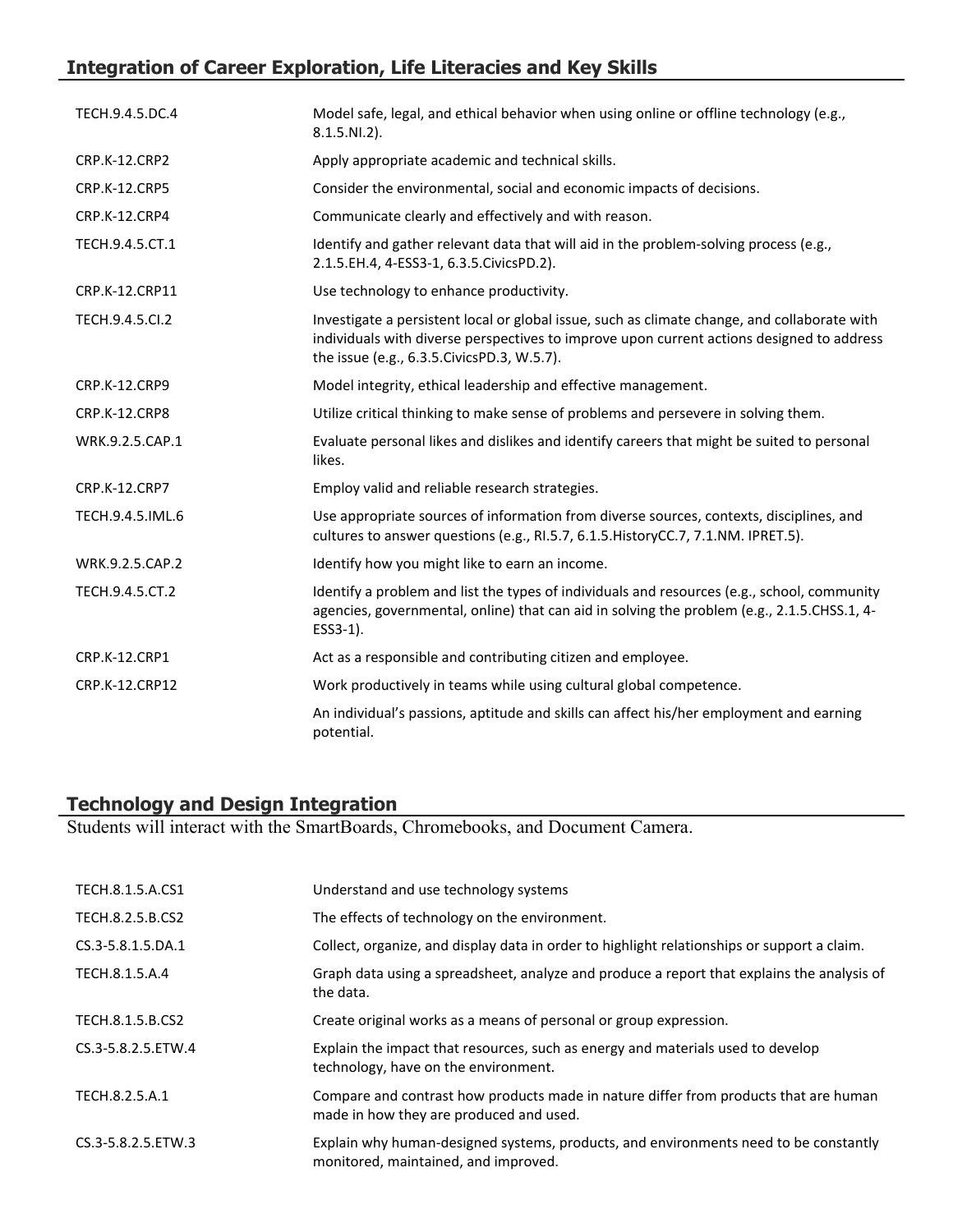| CS.3-5.8.2.5.ETW.5 | Identify the impact of a specific technology on the environment and determine what can<br>be done to increase positive effects and to reduce any negative effects, such as climate<br>change.                                      |
|--------------------|------------------------------------------------------------------------------------------------------------------------------------------------------------------------------------------------------------------------------------|
| TECH.8.1.5.A.2     | Format a document using a word processing application to enhance text and include<br>graphics, symbols and/or pictures.                                                                                                            |
|                    | The technology developed for the human designed world can have unintended<br>consequences for the environment. Technology must be continually developed and made<br>more efficient to reduce the need for non-renewable resources. |
| TECH.8.1.5.A.1     | Select and use the appropriate digital tools and resources to accomplish a variety of tasks<br>including solving problems.                                                                                                         |
| TECH.8.1.5.A.CS2   | Select and use applications effectively and productively.                                                                                                                                                                          |
| TECH.8.1.5.D.CS1   | Advocate and practice safe, legal, and responsible use of information and technology.                                                                                                                                              |
| TECH.8.2.5.C.4     | Collaborate and brainstorm with peers to solve a problem evaluating all solutions to<br>provide the best results with supporting sketches or models.                                                                               |
| TECH.8.1.5.E.CS2   | Locate, organize, analyze, evaluate, synthesize, and ethically use information from a<br>variety of sources and media.                                                                                                             |
| TECH.8.2.5.C.CS2   | The application of engineering design.                                                                                                                                                                                             |
| TECH.8.1.5.E.CS1   | Plan strategies to guide inquiry.                                                                                                                                                                                                  |

# **Interdisciplinary Connections**

| LA.L.3.3   | Use knowledge of language and its conventions when writing, speaking, reading, or<br>listening.                                                                                                                                 |
|------------|---------------------------------------------------------------------------------------------------------------------------------------------------------------------------------------------------------------------------------|
| LA.SL.3.5  | Use multimedia to demonstrate fluid reading at an understandable pace; add visual<br>displays when appropriate to emphasize or enhance certain facts or details.                                                                |
| LA.L.3.4   | Determine or clarify the meaning of unknown and multiple-meaning words and phrases<br>based on grade 3 reading and content, choosing flexibly from a range of strategies.                                                       |
| LA.W.3.2   | Write informative/explanatory texts to examine a topic and convey ideas and information<br>clearly.                                                                                                                             |
| LA.W.3.2.A | Introduce a topic and group related information together; include text features (e.g.,<br>illustrations, diagrams, captions) when useful to support comprehension.                                                              |
| LA.W.3.2.B | Develop the topic with facts, definitions, and details.                                                                                                                                                                         |
| LA.W.3.2.C | Use linking words and phrases (e.g., also, another, and, more, but) to connect ideas within<br>categories of information.                                                                                                       |
| LA.L.3.1   | Demonstrate command of the conventions of standard English grammar and usage when<br>writing or speaking.                                                                                                                       |
| LA.W.3.2.D | Provide a conclusion.                                                                                                                                                                                                           |
| LA.RI.3.4  | Determine the meaning of general academic and domain-specific words and phrases in a<br>text relevant to a grade 3 topic or subject area.                                                                                       |
| LA.RI.3.5  | Use text features and search tools (e.g., key words, sidebars, hyperlinks) to locate<br>information relevant to a given topic efficiently.                                                                                      |
| LA.RI.3.1  | Ask and answer questions, and make relevant connections to demonstrate understanding<br>of a text, referring explicitly to the text as the basis for the answers.                                                               |
| LA.W.3.4   | With guidance and support from adults, produce writing in which the development and<br>organization are appropriate to task and purpose. (Grade-specific expectations for writing<br>types are defined in standards 1-3 above.) |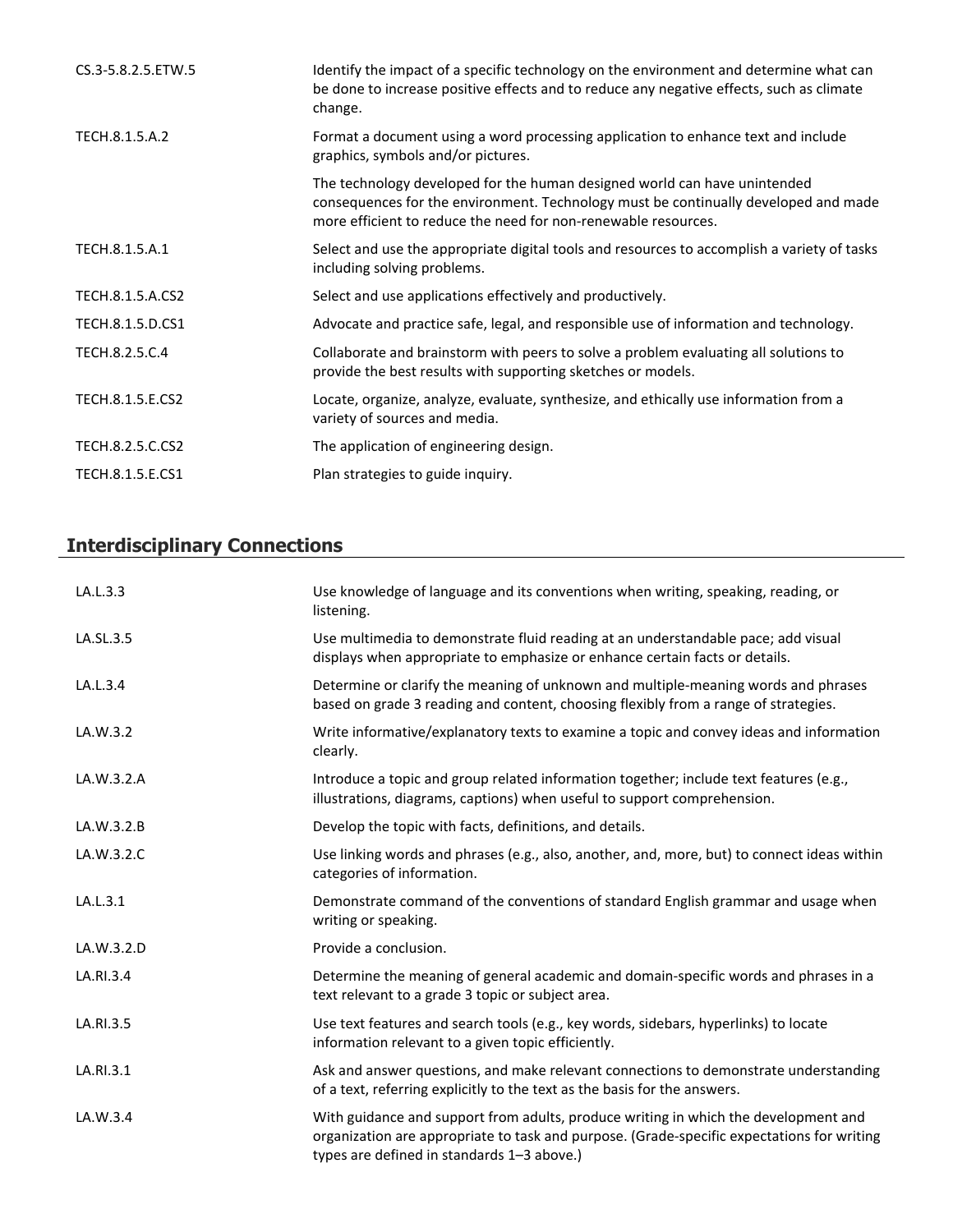| LA.RI.3.7  | Use information gained from text features (e.g., illustrations, maps, photographs) and the<br>words in a text to demonstrate understanding of the text (e.g., where, when, why, and<br>how key events occur).      |
|------------|--------------------------------------------------------------------------------------------------------------------------------------------------------------------------------------------------------------------|
| LA.RI.3.2  | Determine the main idea of a text; recount the key details and explain how they support<br>the main idea.                                                                                                          |
| LA.W.3.5   | With guidance and support from peers and adults, develop and strengthen writing as<br>needed by planning, revising, and editing.                                                                                   |
| LA.RI.3.3  | Describe the relationship between a series of historical events, scientific ideas or concepts,<br>or steps in technical procedures in a text, using language that pertains to time, sequence,<br>and cause/effect. |
| LA.W.3.6   | With guidance and support from adults, use technology to produce and publish writing as<br>well as to interact and collaborate with others.                                                                        |
| LA.L.3.2   | Demonstrate command of the conventions of standard English capitalization, punctuation,<br>and spelling when writing.                                                                                              |
| LA.RI.3.10 | By the end of the year, read and comprehend literary nonfiction at grade level text-<br>complexity or above, with scaffolding as needed.                                                                           |
| LA.W.3.7   | Conduct short research projects that build knowledge about a topic.                                                                                                                                                |
| LA.W.3.8   | Recall information from experiences or gather information from print and digital sources;<br>take brief notes on sources and sort evidence into provided categories.                                               |
| LA.RF.3.3  | Know and apply grade-level phonics and word analysis skills in decoding and encoding<br>words.                                                                                                                     |
| LA.RF.3.4  | Read with sufficient accuracy and fluency to support comprehension.                                                                                                                                                |

# **Differentiation**

 $\bullet$ 

- o Understand that gifted students, just like all students, come to school to learn and be challenged.
- o Pre-assess your students. Find out their areas of strength as well as those areas you may need to address before students move on.
- o Consider grouping gifted students together for at least part of the school day.
- o Plan for differentiation. Consider pre-assessments, extension activities, and compacting the curriculum.
- o Use phrases like "You've shown you don't need more practice" or "You need more practice" instead of words like "qualify" or "eligible" when referring to extension work.
- o Encourage high-ability students to take on challenges. Because they're often used to getting good grades, gifted students may be risk averse.

# o **Definitions of Differentiation Components**:

- Content the specific information that is to be taught in the lesson/unit/course of instruction.
- Process how the student will acquire the content information.
- Product how the student will demonstrate understanding of the content.
- Learning Environment the environment where learning is taking place including physical location and/or student grouping

# **Differentiation occurring in this unit:**

• Modify journal expectations: Shorten or lengthen journal entries depending on abilities. Require basic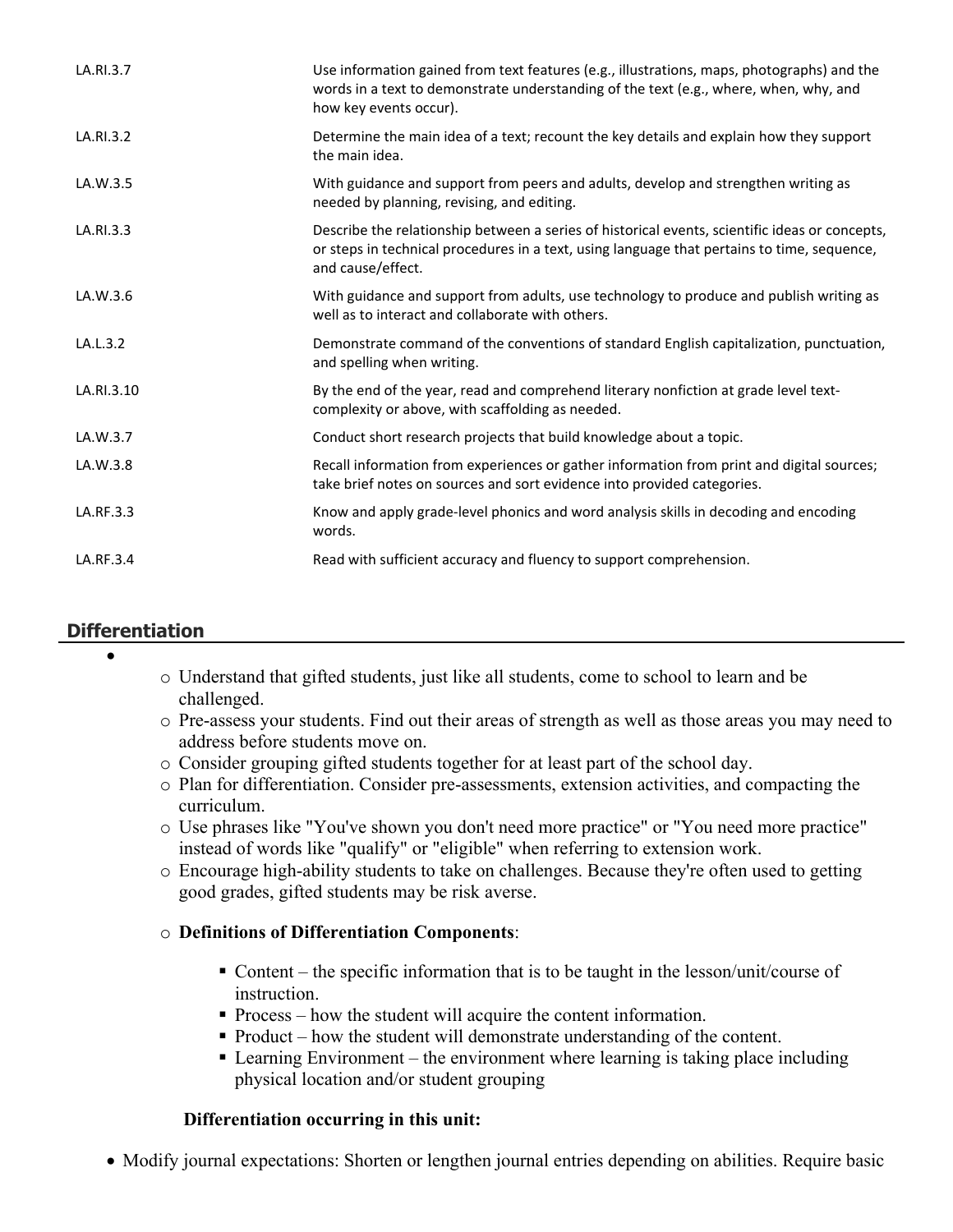or extended vocabulary.

- Provide research materials in variety of reading levels to extend or support students.
- Modify written tests depending on IEP requirements.
- Provide modified formats of research sheets used to record findings.
- Provide choice extension projects as necessary to extend learning choose different animal habitats to compare and contrasts, create a flyer to educate people to the plight of an endangered species and it's habitat with ways to ensure the animal's survival.

#### **Modifications & Accommodations**

Refer to QSAC EXCEL SMALL SPED ACCOMMOCATIONS spreadsheet in this discipline.

#### **Modifications and Accommodations used in this unit:**

IEP and 504 Accommodations as required.

Also, see differentiation above.

#### **Benchmark Assessments**

**Benchmark Assessments** are given periodically (e.g., at the end of every quarter or as frequently as once per month) throughout a school year to establish baseline achievement data and measure progress toward a standard or set of academic standards and goals.

#### **Schoolwide Benchmark assessments:**

Aimsweb benchmarks 3X a year

Linkit Benchmarks 3X a year

DRA

#### **Additional Benchmarks used in this unit:**

Nonfiction DRA

Nonfiction Aimsweb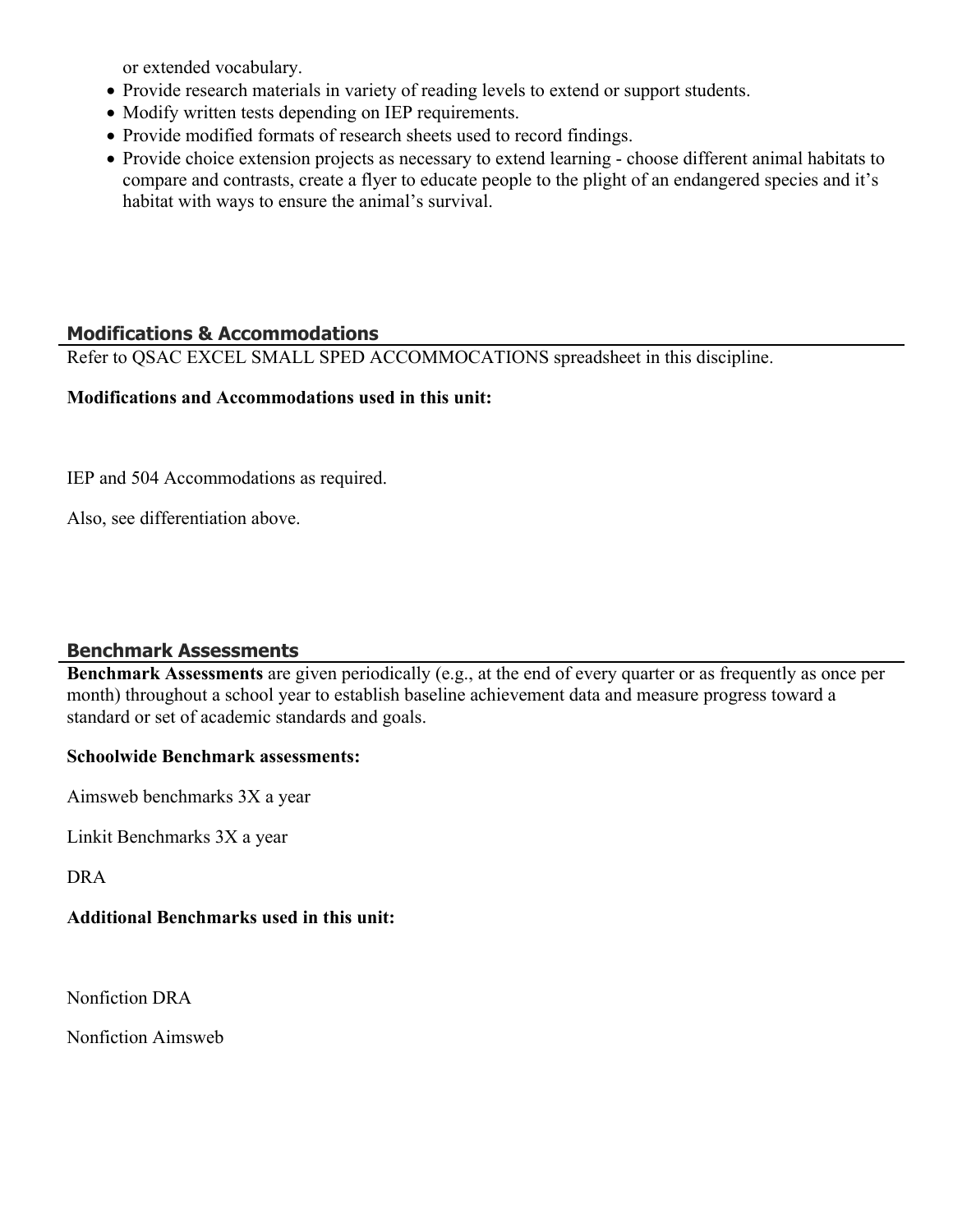#### **Formative Assessments**

 Assessment allows both instructor and student to monitor progress towards achieving learning objectives, and can be approached in a variety of ways. **Formative assessment** refers to tools that identify misconceptions, struggles, and learning gaps along the way and assess how to close those gaps. It includes effective tools for helping to shape learning, and can even bolster students' abilities to take ownership of their learning when they understand that the goal is to improve learning, not apply final marks (Trumbull and Lash, 2013). It can include students assessing themselves, peers, or even the instructor, through writing, quizzes, conversation, and more. In short, formative assessment occurs throughout a class or course, and seeks to improve student achievement of learning objectives through approaches that can support specific student needs (Theal and Franklin, 2010, p. 151).

#### **Formative Assessments used in this unit:**

- Teacher Observation
- Individual conference
- rough drafts

# **Summative Assessments**

**Summative assessments** evaluate student learning, knowledge, proficiency, or success at the conclusion of an instructional period, like a unit, course, or program. Summative assessments are almost always formally graded and often heavily weighted (though they do not need to be). Summative assessment can be used to great effect in conjunction and alignment with formative assessment, and instructors can consider a variety of ways to combine these approaches.

#### **Summative assessments for this unit:**

Completed group habitat project according to rubric.

Unit Test

Performance Task

# **Instructional Materials**